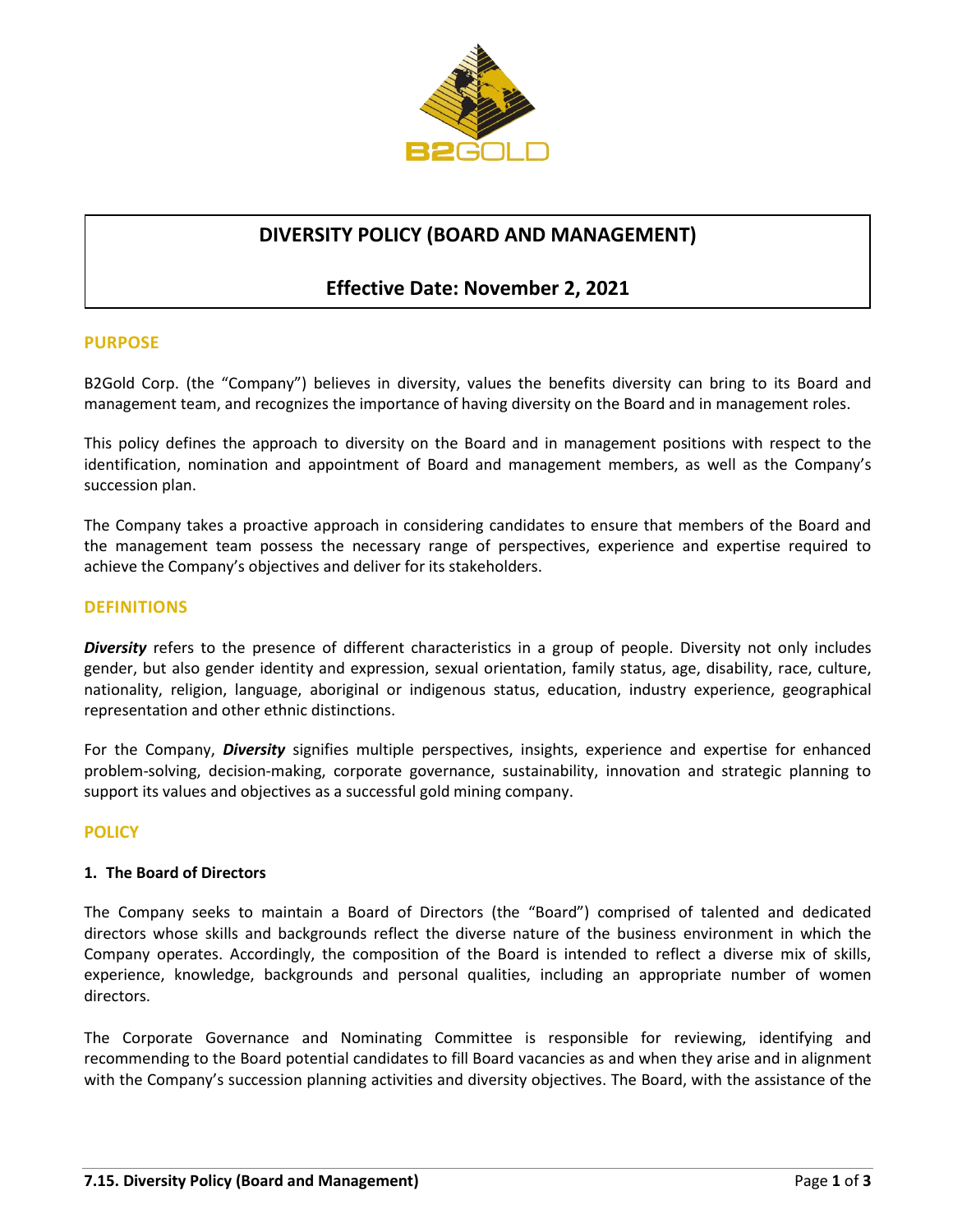

Corporate Governance and Nominating Committee, will give particular consideration to diverse candidates who fulfill the qualifications criteria.

As part of the Company's commitment promoting and achieving gender diversity on the Board, the Committee has set a target for the Board's composition of at least 30% women board members.

For this purpose, due consideration is given to:

- competencies and skills the Board should possess;
- competencies, skills and personalities of each existing director;
- competencies, experience, expertise, education and skills of each proposed director nominee;
- diversity of gender, age, race, ethnicity, cultural background, geographic knowledge, industry experience, and other factors as the Committee sees fit; and
- cohesiveness and other factors relating to the effective functioning of the Board.

To promote gender diversity on the Board, reach its target and maintain optimal diversity, the Committee may make appropriate efforts to include women candidates and candidates from a variety of backgrounds based on merit to be considered for Board positions. In addition, the Committee may engage qualified independent external advisors to conduct a search for qualified candidates. In the selection and nomination of a Board member, it is of equal importance that the Board is constituted in a fair and responsible manner, but also that newly appointed Board members are appointed for their strengths, feel valued and can participate meaningfully to reach their individual level of success.

Succession planning for Board members takes into account the director skills matrix, to allow for the orderly renewal of the Board while weighing both the objectives for the Company as set out in this policy with the balance of skills, experience, independence and knowledge on the Board, the Board's cohesiveness and other factors relevant to its effectiveness.

#### **2. Management**

To promote gender diversity at management level, B2Gold Corp. has set a target of 30% women management members. The Company considers all Executive Management and Management positions, as defined below, as essential for the purpose of strengthening diversity.

*Executive Management* (the "Executive") includes the President and Chief Executive Officer of B2Gold Corp. and all Executive, Senior and Associate Vice Presidents appointed by the B2Gold Corp. Board of Directors.

The Board is responsible for the appointment, oversight and direction of the Executive who are responsible for the conduct of the day to day operations of the Company. In fulfilling its responsibilities, the Board is entitled to rely on the Executive to carry out the Company's approved strategic and business plans and directions from the Board, and to provide regular detailed reports on their areas of responsibility. The Compensation Committee is responsible for assessing the capabilities and performance of senior management in their roles. The Board, with the assistance of the Compensation Committee, is also responsible for ensuring that adequate plans are in place for Executive succession and training.